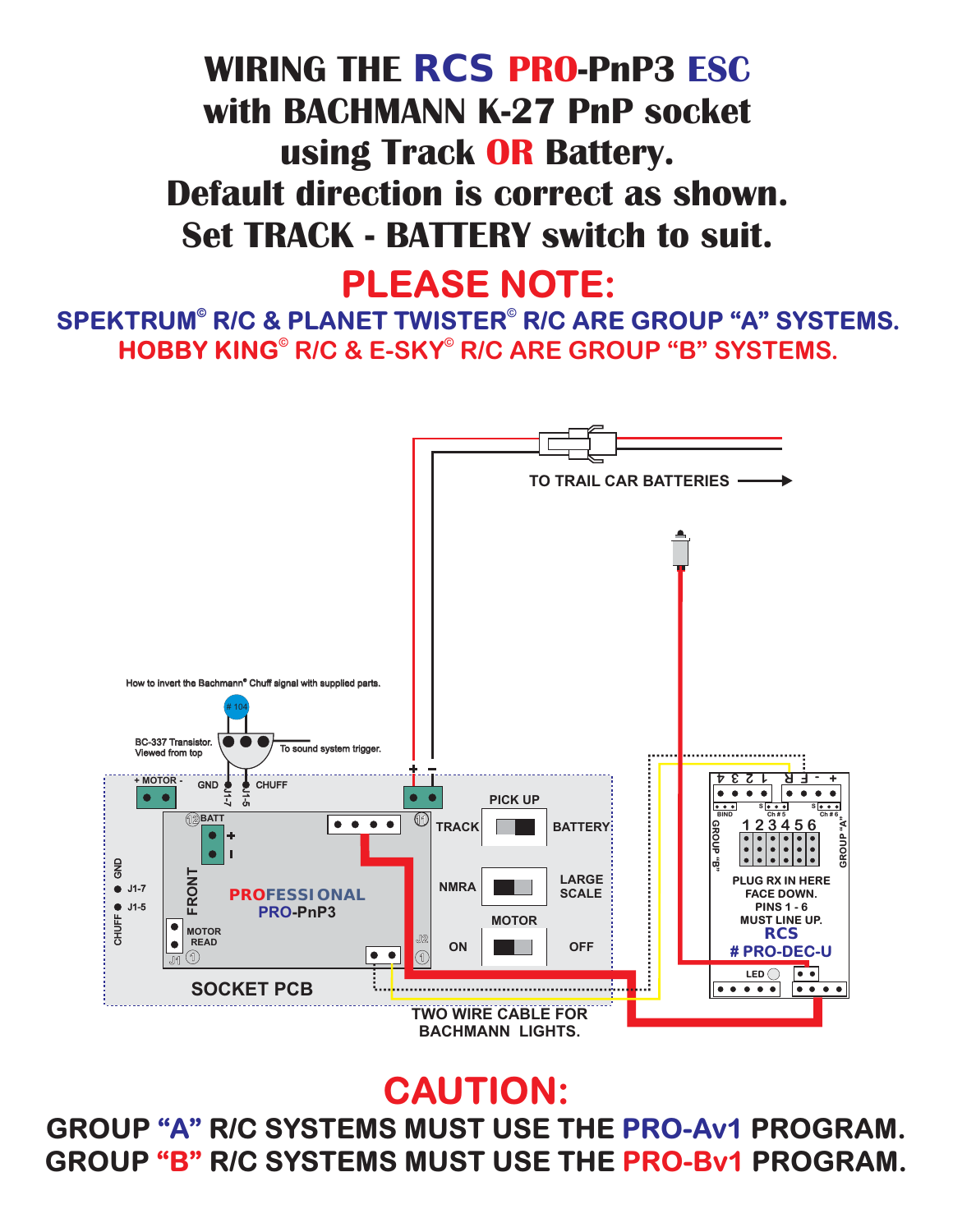#### **RBG D-U 3 wires to Phoenix sound. RED YELLOW**

**TOP VIEW**

**WIRING THE** *RCS* **PRO-PnP3 ESC with BACHMANN K-27 PnP socket** using Track Power AND battery back up **with a # BIK-K27 installation kit. Set TRACK - BATTERY switch to TRACK only.**

**VIEW FROM CAB BACKWARDS**

**SUPPLIED STYRENE MOUNTING SHEET.**



**CAUTION:**

#### GROUP "B" R/C SYSTEMS MUST USE THE PRO-Bv1 PROGRAM. **GROUP "A" R/C SYSTEMS MUST USE THE PRO-Av1 PROGRAM.**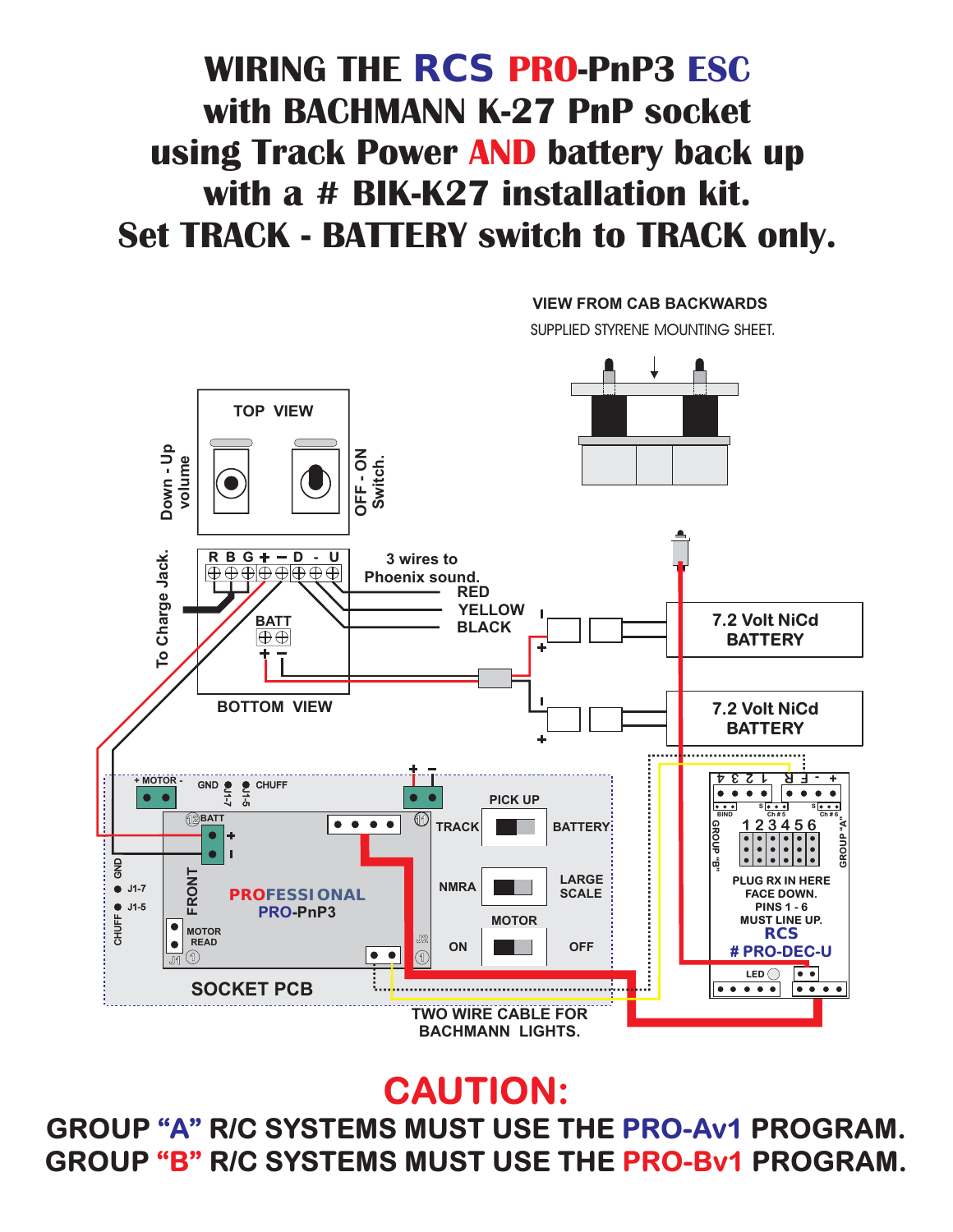## GROUP "B" R/C SYSTEMS MUST USE THE PRO-Bv1 PROGRAM. **GROUP "A" R/C SYSTEMS MUST USE THE PRO-Av1 PROGRAM.**

## **CAUTION:**



#### **WIRING THE** *RCS* **PRO-PnP3 ESC with BACHMANN K-27 PnP socket** using Track Power AND Battery back up **# BK-U3 installation kit. Set TRACK - BATTERY switch to TRACK only.**